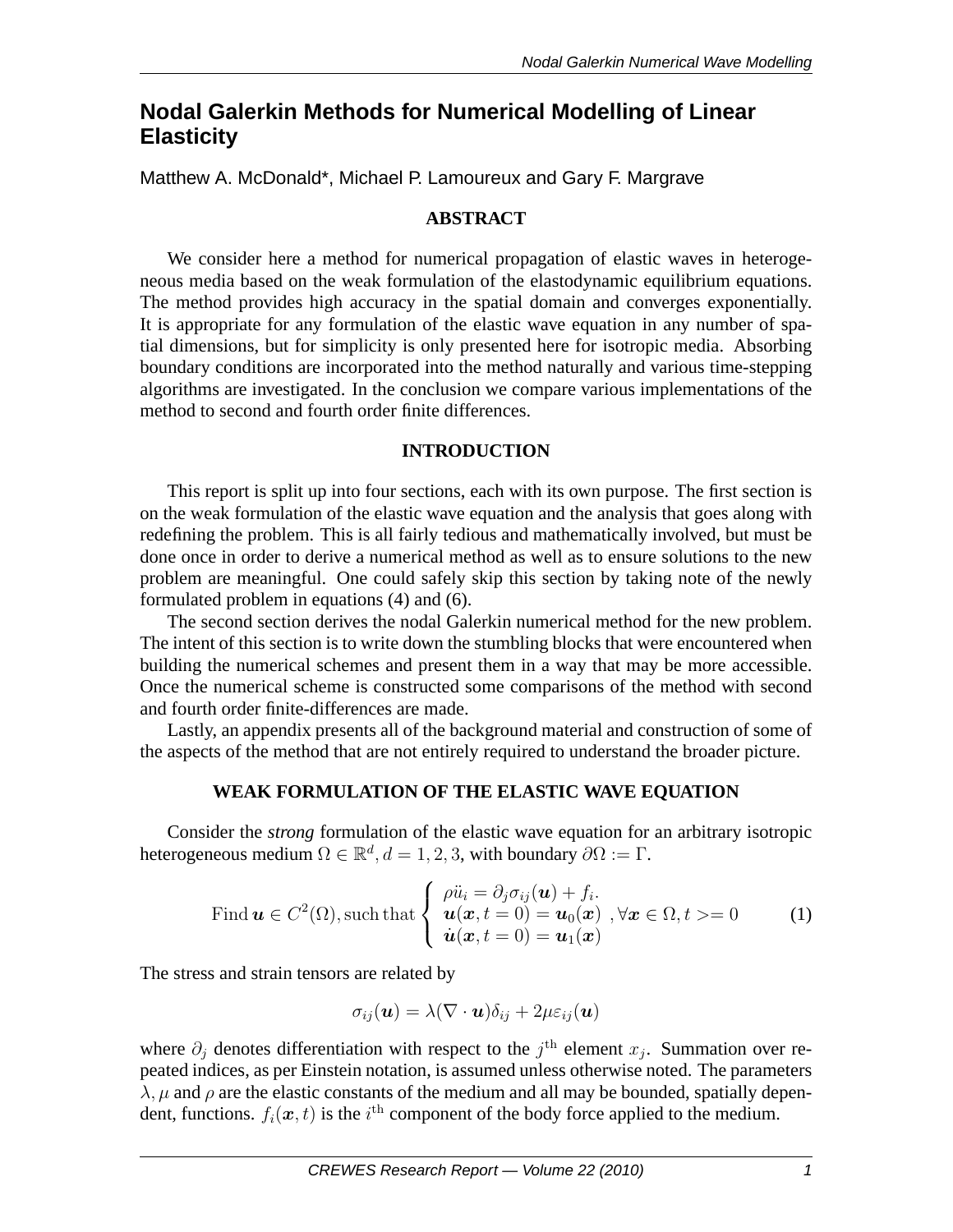We obtain the *weak* form of the dynamic equilibrium equations through a standard *Galerkin* weighted-residuals approach. Omitting the rigorous mathematical details for the moment we multiply both sides of (1) by an arbitrary test function  $v \equiv v(x)$  and integrate over the entire space. This yields

$$
\int_{\Omega} \rho \ddot{u}_i v d\Omega = \int_{\Omega} \partial_j \sigma_{ij}(\mathbf{u}) v d\Omega + \int_{\Omega} f_i v d\Omega.
$$
 (2)

Expanding the first term on the right hand side and applying Green's theorem yields the relationship

$$
\int_{\Omega} \partial_j \sigma_{ij}(\boldsymbol{u}) \nu d\Omega = \oint_{\Gamma} \sigma_{ij}(\boldsymbol{u}) \nu \hat{n}_j d\Gamma - \int_{\Omega} \sigma_{ij}(\boldsymbol{u}) \partial_j \nu d\Omega.
$$

where  $\hat{n}_i$  denotes the direction cosine between the outward-pointing normal vector and the  $j<sup>th</sup>$  elementary basis vector. Substituting this into (2) yields the weak variational form of (1)

$$
\int_{\Omega} \rho \ddot{u}_i v d\Omega + \int_{\Omega} \sigma_{ij}(\boldsymbol{u}) \partial_j v d\Omega = \int_{\Omega} f_i v d\Omega + \oint_{\Gamma} \sigma_{ij}(\boldsymbol{u}) v \hat{n}_j d\Gamma.
$$
 (3)

This is the form for the  $i^{\text{th}}$  component of displacement,  $i = 1, \ldots, d$ . Introducing the arbitrary vector-valued function  $v \equiv v(x)$ , with arbitrary components, we may then add the d equations together to obtain

$$
\frac{d^2}{dt^2} \int \rho \boldsymbol{u} \cdot \boldsymbol{v} d\Omega + \int_{\Omega} \sigma_{ij}(\boldsymbol{u}) \partial_j v_i d\Omega = \int_{\Omega} \boldsymbol{f} \cdot \boldsymbol{v} d\Omega + \oint_{\Gamma} \sigma_{ij}(\boldsymbol{u}) \hat{n}_j v_i d\Gamma.
$$
 (4)

For simplicity we present the following derivation for  $d = 2$ , but the result is the same in any number of dimensions. Expanding the integrand of the second term on the left hand side of (4) produces

$$
\sigma_{11}(\boldsymbol{u})\partial_1 v_1 + \sigma_{12}(\boldsymbol{u})\partial_2 v_1 + \sigma_{21}(\boldsymbol{u})\partial_1 v_2 + \sigma_{22}(\boldsymbol{u})\partial_2 v_2
$$
  
=  $\sigma_{11}(\boldsymbol{u})\varepsilon_{11}(\boldsymbol{v}) + \sigma_{12}(\boldsymbol{u})\partial_2 v_1 + \sigma_{21}(\boldsymbol{u})\partial_1 v_2 + \sigma_{22}(\boldsymbol{u})\varepsilon_{22}(\boldsymbol{v})$  (5)

adding together the second and third terms in (5) yields

$$
\mu(\partial_1 u_2 + \partial_2 u_1)\partial_2 v_1 + \mu(\partial_2 u_1 + \partial_1 u_2)\partial_1 v_2
$$
  
= 
$$
\mu(\partial_1 u_2 + \partial_2 u_1)(\partial_2 v_1 + \partial_1 v_2)
$$
  
= 
$$
\sigma_{12}(\mathbf{u})\varepsilon_{12}(\mathbf{v}) + \sigma_{21}(\mathbf{u})\varepsilon_{21}(\mathbf{v}).
$$

So we obtain

$$
\int_{\Omega} \sigma_{ij}(\boldsymbol{u}) \partial_j v_i d\Omega = \int_{\Omega} \sigma_{ij}(\boldsymbol{u}) \varepsilon_{ij}(\boldsymbol{v}) d\Omega
$$

If we then define the vector  $T$  component-wise by

$$
T_i = \sigma_{ij}(\boldsymbol{u}) \hat{n}_j
$$

we may write the second term in the right hand side of (4) as

$$
\int_{\Gamma} \sigma_{ij}(\boldsymbol{u}) \hat{n}_j v_i d\Gamma = \oint_{\Gamma} \boldsymbol{T} \cdot \boldsymbol{v} d\Gamma
$$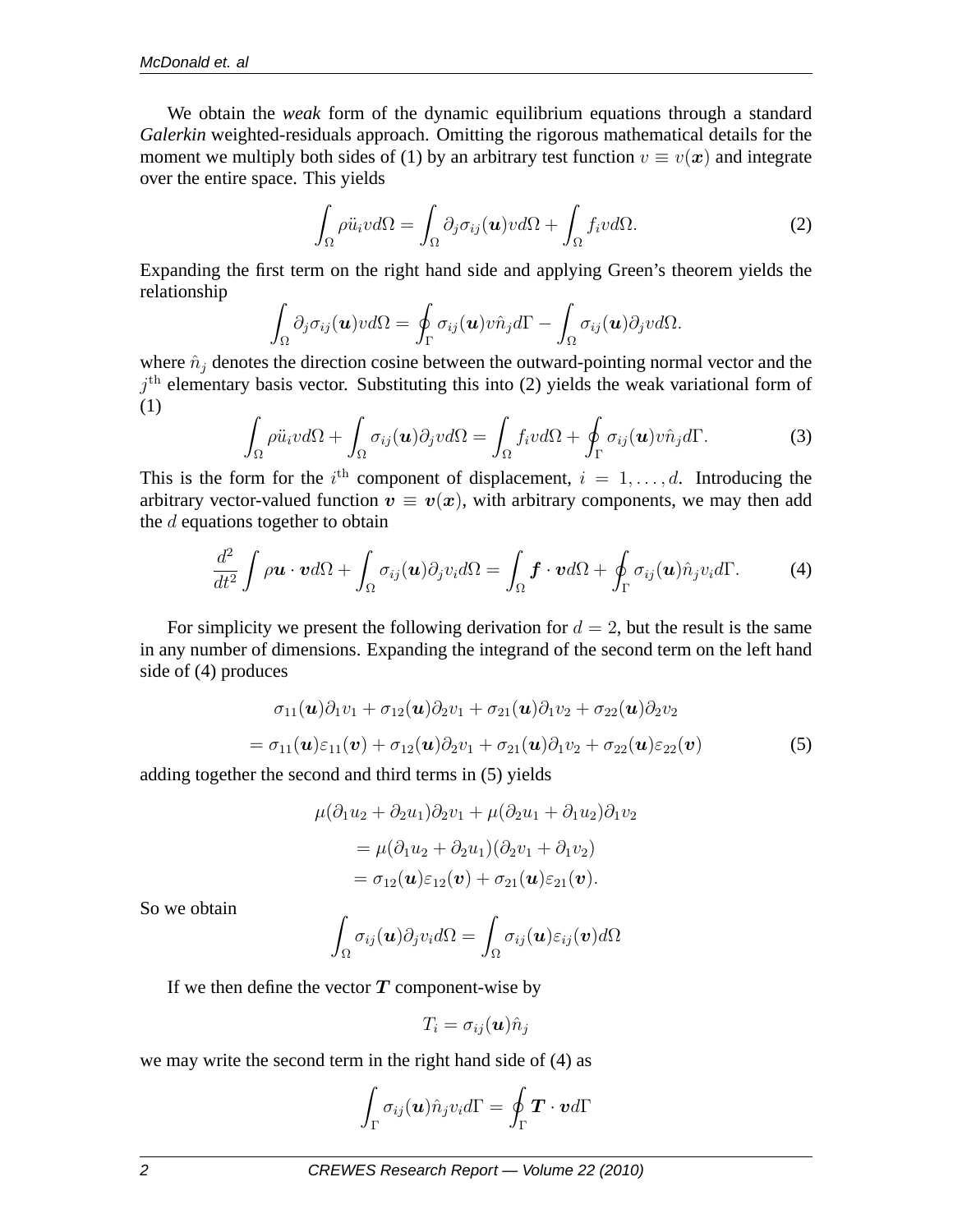and so (3) becomes

$$
\frac{d^2}{dt^2}\int \rho \boldsymbol{u}\cdot \boldsymbol{v} d\Omega + \int_{\Omega} \sigma_{ij}(\boldsymbol{u}) \varepsilon_{ij}(\boldsymbol{v}) d\Omega = \int_{\Omega} \boldsymbol{f} \cdot \boldsymbol{v} d\Omega + \oint_{\Gamma} \boldsymbol{T} \cdot \boldsymbol{v} d\Gamma i, j=1,\ldots,d.
$$

Further discussion, including derivation for a full elastic tensor, as well as a proof of the equivalence of the weighted-residuals approach with the principal of virtual work, can be found in chapter three of (Zienkiewicz et al., 2005).

In order to make the variational approach rigorous we need to identify a few function spaces in which our various trial and test function will reside. Define  $H^1(\Omega)$  to be the classic Sobolev space of square integrable functions defined on  $\Omega$ , with square-integrable weak first derivatives. That is,

$$
H^{1}(\Omega) = \{ f \in L^{2}(\Omega) | D^{1} f \in L^{2}(\Omega) \},
$$

where

$$
L^{2}(\Omega) = \left\{ f : \Omega \to \mathbb{R} \vert \int_{\Omega} \vert f(\boldsymbol{x}) \vert^{2} d\Omega < \infty \right\}
$$

and  $D<sup>1</sup>$  denotes the weak first derivative operator.

Then the vector-valued version is defined as those vector-valued functions whose components reside in  $H^1(\Omega)$ . Denote  $L^2(\Omega)^d = L^2(\Omega) \times \cdots \times L^2(\Omega)$  and define this space to be

$$
\mathcal{H} = \left\{ \boldsymbol{u}(\boldsymbol{x}) \in L^2(\Omega)^d | \nabla \boldsymbol{u} \in L^2(\Omega)^d \right\}.
$$

The variational problem is thus: find  $u \in \mathcal{H}$  such that, for all  $t \geq 0$ ,

$$
\langle \rho \ddot{\boldsymbol{u}}, \boldsymbol{v} \rangle_{\Omega} + a(\boldsymbol{u}, \boldsymbol{v}) = \langle \boldsymbol{f}, \boldsymbol{v} \rangle_{\Omega} + \langle \boldsymbol{T}, \boldsymbol{v} \rangle_{\Gamma}, \forall \boldsymbol{v} \in \mathcal{H}.
$$
 (6)

The inner-products in (6) are the standard vector-valued  $L^2(\Omega)$  inner-products

$$
\langle \boldsymbol{u}, \boldsymbol{v} \rangle_{\Omega} = \int_{\Omega} \boldsymbol{f} \cdot \boldsymbol{g} d\Omega,
$$
  

$$
\langle \boldsymbol{u}, \boldsymbol{v} \rangle_{\Gamma} = \oint_{\Gamma} \boldsymbol{f} \cdot \boldsymbol{g} d\Gamma
$$

and the norm on  $H$  is given by

$$
\|\boldsymbol{v}\|_{\mathcal{H}}=\left(|\left\langle \boldsymbol{v},\boldsymbol{v}\right\rangle _{\Omega}|^{2}+|\left\langle \nabla\boldsymbol{v},\nabla\boldsymbol{v}\right\rangle _{\Omega}|^{2}\right)^{1/2}
$$

To show that there exists a unique solution to (6) we need to show that

$$
a(\boldsymbol{u},\boldsymbol{v})=\int_{\Omega}\sigma_{ij}(\boldsymbol{u})\varepsilon_{ij}(\boldsymbol{v})d\Omega
$$

is a symmetric, V-elliptic and continuous bi-linear form and apply the Lax-Milgram lemma (Atkinson and Han, 2009).

To see that  $a(\mathbf{u}, \mathbf{v})$  is symmetric and bi-linear we must show that the following all hold: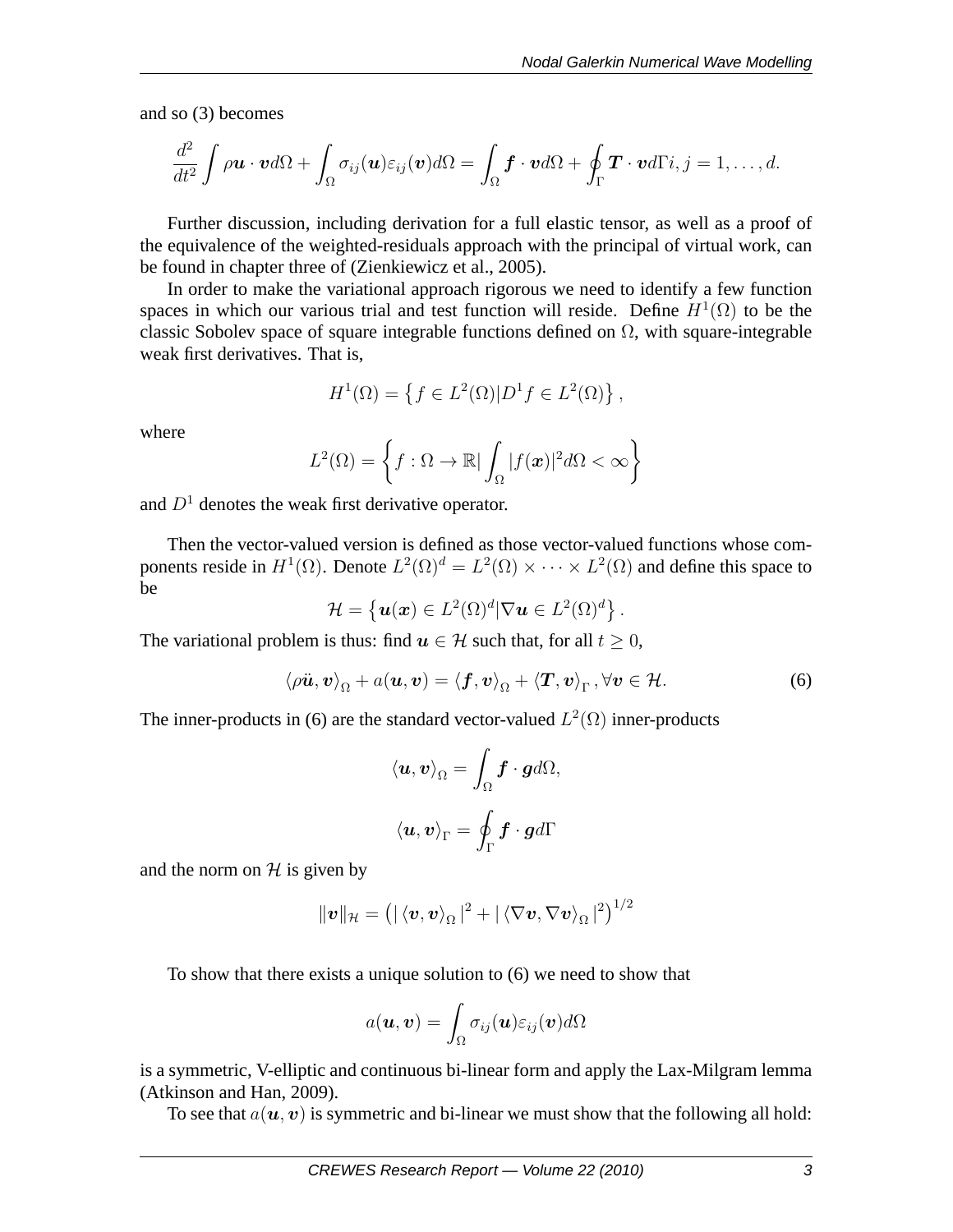- 1.  $a(\boldsymbol{u}, \boldsymbol{v}) = a(\boldsymbol{v}, \boldsymbol{u}), \forall \boldsymbol{u}, \boldsymbol{v} \in \mathcal{H}$
- 2.  $a(\mathbf{u} + \mathbf{u}', \mathbf{v}) = a(\mathbf{u}, \mathbf{v}) + a(\mathbf{u}', \mathbf{v}), \forall \mathbf{u}, \mathbf{u}', \mathbf{v} \in \mathcal{H}$
- 3.  $a(\lambda \mathbf{u}, \mathbf{v}) = \lambda a(\mathbf{u}, \mathbf{v}), \forall \mathbf{u}, \mathbf{v} \in \mathcal{H}$ , and  $\lambda \in \mathbb{R}$ .

The second and third equalities follow trivially from the linearly of the derivative. For brevity we show the first equality only for  $d = 2$ . This follows from expanding  $\sigma_{ii}(\mathbf{u})\varepsilon_{ii}(\mathbf{v})$ as

$$
\sigma_{ij}(\boldsymbol{u})\varepsilon_{ij}(\boldsymbol{v})=\sigma_{11}(\boldsymbol{u})\varepsilon_{11}(\boldsymbol{v})+\sigma_{12}(\boldsymbol{u})\varepsilon_{12}(\boldsymbol{v})+\sigma_{21}(\boldsymbol{u})\varepsilon_{21}(\boldsymbol{v})+\sigma_{22}(\boldsymbol{u})\varepsilon_{22}(\boldsymbol{v}).
$$

$$
=[\lambda(\nabla\cdot\boldsymbol{u})+2\mu\varepsilon_{11}(\boldsymbol{v})]\varepsilon_{11}(\boldsymbol{v})+2\mu\varepsilon_{12}(\boldsymbol{u})\varepsilon_{12}(\boldsymbol{v})+2\mu\varepsilon_{21}(\boldsymbol{u})\varepsilon_{21}(\boldsymbol{v})+[\lambda(\nabla\cdot\boldsymbol{u})+2\mu\varepsilon_{22}(\boldsymbol{v})]\varepsilon_{22}(\boldsymbol{v}).
$$

The terms corresponding to  $i \neq j$  are symmetric and so we only need to show that the sum of the  $i = j$  terms are as well. Adding together the first and last term produces

$$
[\lambda(\nabla \cdot \mathbf{u}) + 2\mu \varepsilon_{11}(\mathbf{v})] \varepsilon_{11}(\mathbf{v}) + [\lambda(\nabla \cdot \mathbf{u}) + 2\mu \varepsilon_{22}(\mathbf{v})] \varepsilon_{22}(\mathbf{v})
$$
  
=  $\lambda(\nabla \cdot \mathbf{u}) [\varepsilon_{11}(\mathbf{v}) + \varepsilon_{22}(\mathbf{v})] + 2\mu [\varepsilon_{11}(\mathbf{u}) \varepsilon_{11}(\mathbf{v}) + \varepsilon_{22}(\mathbf{u}) \varepsilon_{22}(\mathbf{v})]$   
=  $\lambda(\nabla \cdot \mathbf{u})(\nabla \cdot \mathbf{v}) + 2\mu(\nabla \mathbf{u} \cdot \nabla \mathbf{v})$ 

which is symmetric and, thus,  $a(\mathbf{u}, \mathbf{v})$  is symmetric and bi-linear. Continuity follows directly from our assumptions that all the functions included in our scheme are bounded.

A bi-linear form  $a(\cdot, \cdot)$  is V-elliptic, or strongly positive, if there exists  $C > 0$  such that

$$
a(\boldsymbol{v},\boldsymbol{v})\geq C\|\boldsymbol{v}\|_{\mathcal{H}}^2, \forall v\in V.
$$

This follows directly from Korn's inequality (Horgan, 1995) which ensures us that there exists a constant K depending only on  $\Omega$  such that:

$$
\|\boldsymbol{v}\|_{\mathcal{H}}^2 \leq K(\Omega) \int_{\Omega} \{\boldsymbol{v} \cdot \boldsymbol{v} + \varepsilon_{ij}(\boldsymbol{v}) \varepsilon_{ij}(\boldsymbol{v})\} d\Omega, \forall \boldsymbol{v} \in \mathcal{H}.
$$

#### **CONSTRUCTION OF THE NUMERICAL SCHEMES**

The weak formulation of the elastic wave equation provides the basis for a number of numerical methods, ranging from classic methods such as the finite elements and finite volumes, to more obscure methods such as boundary elements, discontinuous Galerkin, and moving least squares. Here we restrict to global methods which seek to approximate the solution to the weak variational problem by decomposing it into a basis of polynomials in space and unknown functions in time. This reduces the problem to one of approximating a system of ordinary differential equations, usually by some appropriate numerical timestepping scheme. We will examine several methods that appeal to the second-order-in-time problem directly, as well as comment on those that work on a common reduction-of-order technique.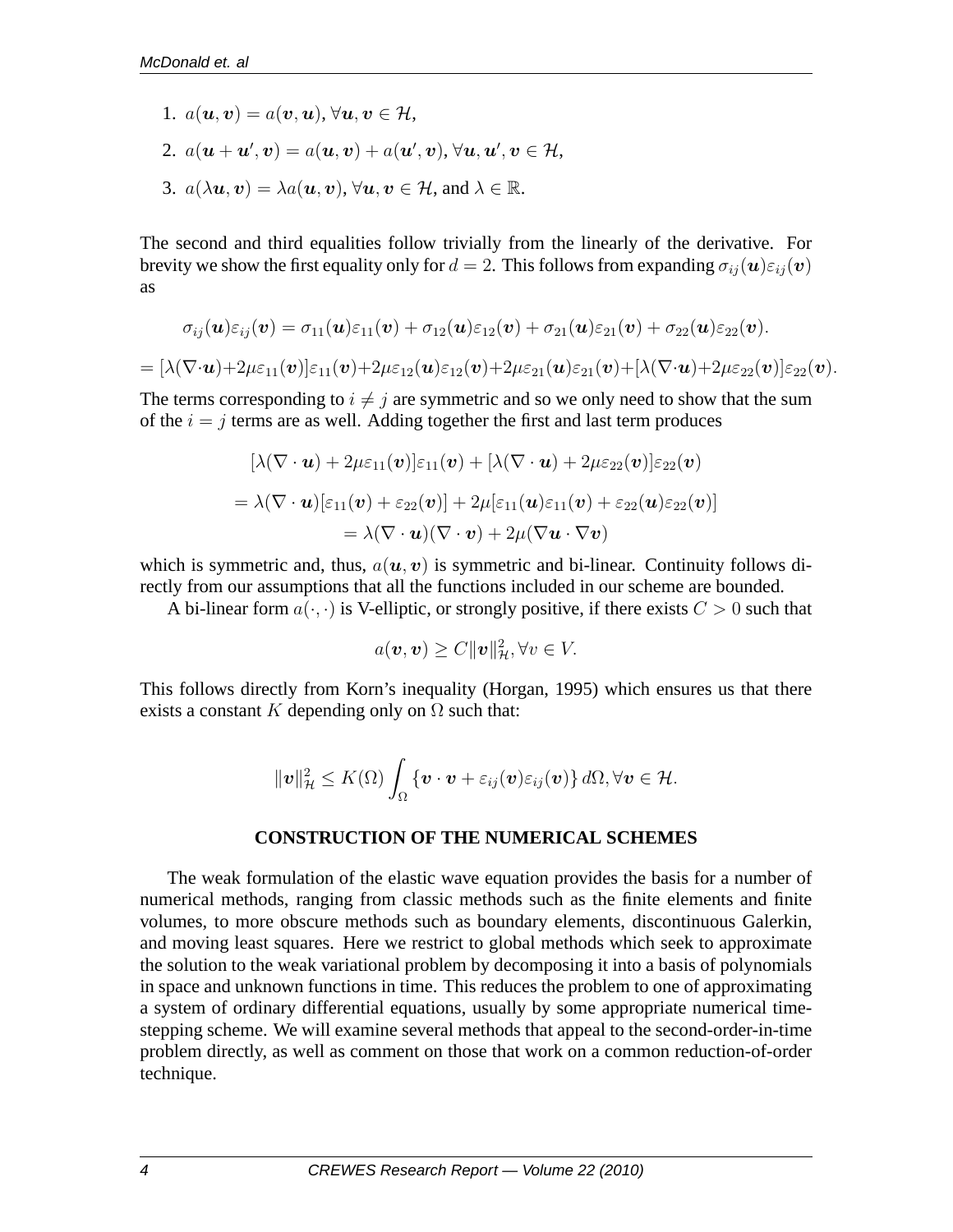Begin by choosing a space  $P$  of polynomials and seek an approximate solution to (6) of the form

$$
\boldsymbol{u}(\boldsymbol{x},t)\simeq p_n(\boldsymbol{x})\boldsymbol{\gamma}_n(t)=[p_n(\boldsymbol{x})\gamma_n^1(t),\ldots,p_n(\boldsymbol{x})\gamma_n^d(t)], x\in\Omega, t\geq 0.
$$

Here again summation over repeated indices is assumed and superscript denotes the index of the time component. For example, if the displacement is

$$
\boldsymbol{u}(\boldsymbol{x},t)=[u_1(\boldsymbol{x},t),\ldots,u_d(\boldsymbol{x},t)]^T
$$

the first component is expanded as

$$
u_1(\boldsymbol{x},t)=\sum_{n=1}^{\infty}p_n(\boldsymbol{x})\gamma_n^1(t).
$$

For rectilinear domains, the functions  $p_n(x)$  are generally taken to be products of onedimensional polynomials as this gives a natural way to easily extend familiar families of orthogonal functions to higher dimensions. For more complex domains, affine mappings from tensor-product grids onto triangular meshes have been constructed and successfully implemented. For further discussion see (Warburton and Hestaven, 2008), (Canuto et al., 2007). For informal guidelines on choosing the space  $P$  depending on the types of boundary conditions that need to be satisfied as well as some discussion on rational orthogonal polynomials that satisfy radiation conditions a priori see (Boyd, 2001).

For our purposes we limit to the two dimensional case, and expand the displacements  $u(x,t) = (u(x,t), w(x,t))$ , as well as the test functions  $v(x)$  in a *nodal* approximation. That is, we let

$$
u(\boldsymbol{x},t)=\sum_{i=1}^{N_p}u(t;\boldsymbol{x}_i)l_i(\boldsymbol{x}), w(\boldsymbol{x},t)=\sum_{i=1}^{N_p}w(t;\boldsymbol{x}_i)l_i(\boldsymbol{x}), v(\boldsymbol{x})=\sum_{i=1}^{N_p}v(\boldsymbol{x}_i)l_i(\boldsymbol{x})
$$

where

$$
l_i(\boldsymbol{x}) = \prod_{j \neq i_1}^{N_p} \prod_{k \neq i_2}^{N_p} \frac{x - x_j}{x_{i_1} - x_j} \frac{y - y_k}{y_{i_2} - y_k}.
$$

The functions  $l_i(\mathbf{x})$ , shown in Figures 1 and 2, act as discrete delta functions. That is, they have the property that

$$
l_i(\boldsymbol{x}_j) = \left\{ \begin{array}{l} 1, i = j \\ 0, i \neq j \end{array} \right.
$$

In order to turn this into a numerical method, we then replace differentiation with multiplication by a pseudospectral differentiation matrix  $D$ , and integration by Gaussian quadrature. Construction of the differentiation matrix and quadrature formulas is addressed in the appendix, so for now we assure only that, for a given set of nodes, there exists a family of matrices that transform vectors of function values to their derivatives, and a vector of quadrature weights  $\omega = (\omega_k)$  that transforms integration into a dot-product.

For the two dimensional region  $\Omega$  denote  $\mathbf{x} = (x, z)$  and define  $D^x, D^z$  to be the differentiation matrices in the x, z directions respectively. We assume that  $\Omega$  is a square region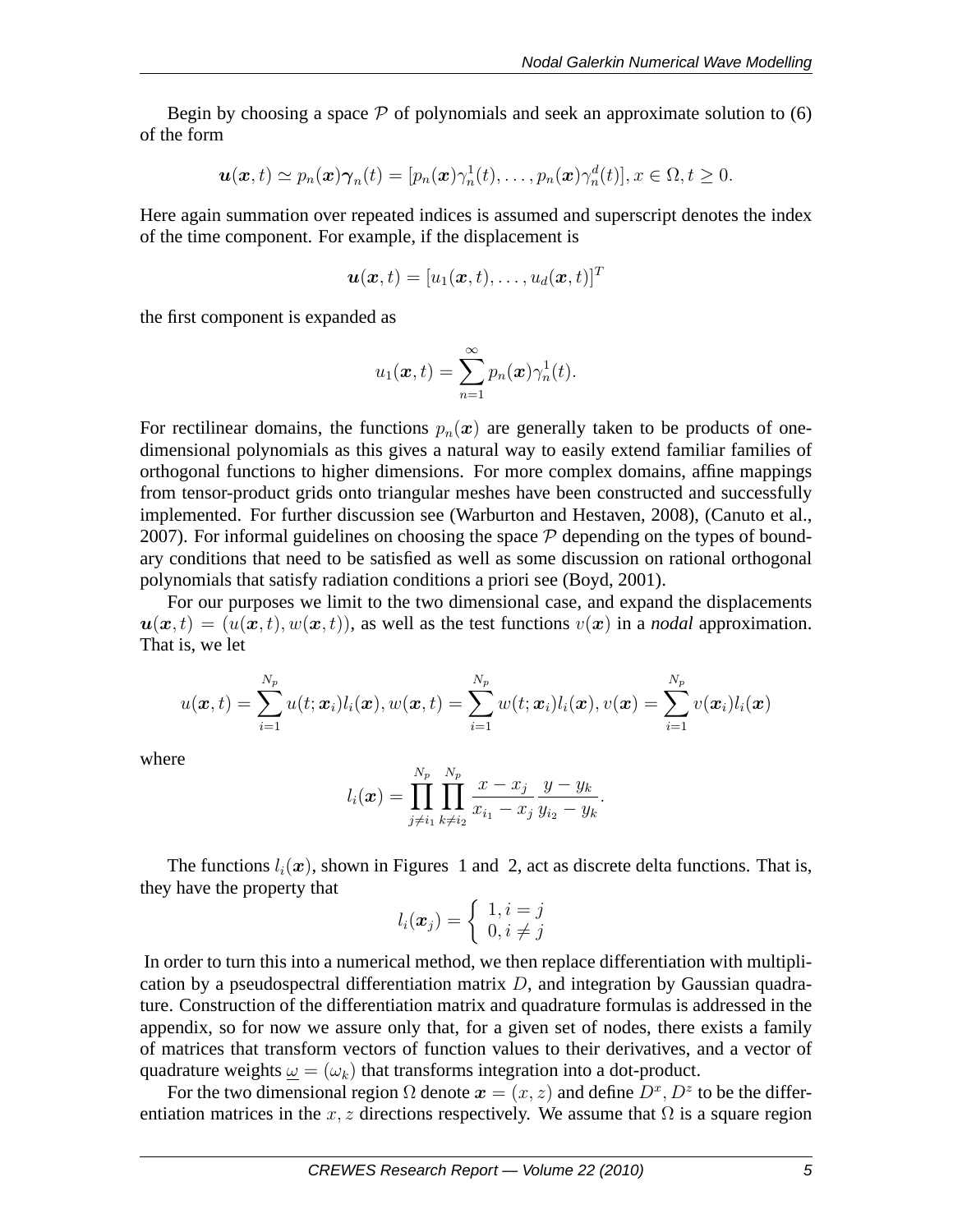

FIG. 1. A 2-dimensional Lagrange polynomial.



FIG. 2. A family of 25 2-dimensional Lagrange polynomials.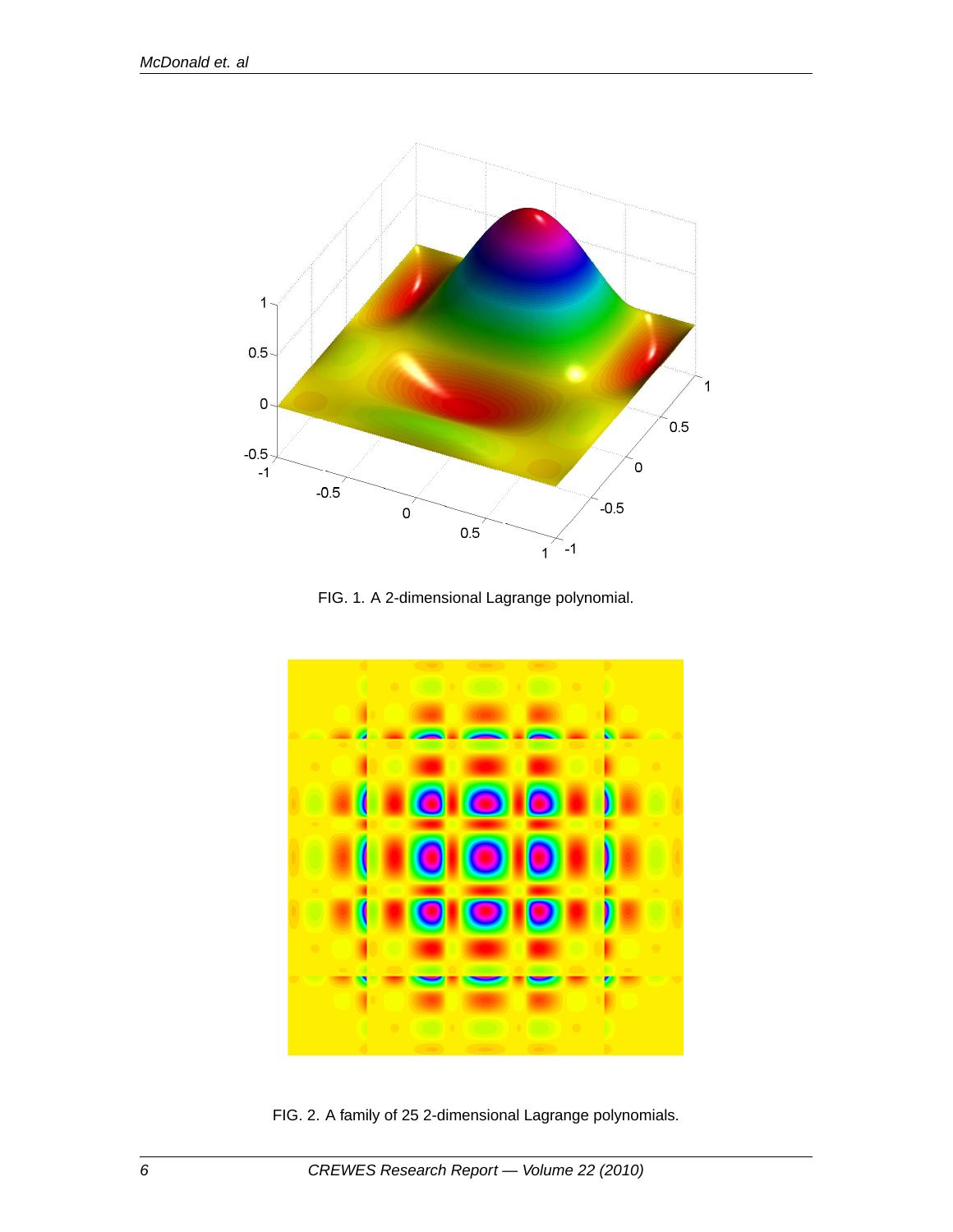and its boundary is  $\Gamma = \Gamma_N \cup \Gamma_S \cup \Gamma_E \cup \Gamma_w$  and we denote the quadrature weights associated with the inner-products on each of these boundary regions as  $\omega^N, \omega^S, \omega^E, \omega^W$ . The construction of the entire spatial discretization is tedious and so is omitted. One does notice when performing these calculations, however, that the inner-products in (6) reduce to 4 general cases which we address here by working directly with (3).

Let  $\langle \cdot, \cdot \rangle$  be any of the inner-products in (3) and let  $\omega$  be the associated quadrature weights. Then the inner-products in (3) all reduce to the following forms:

1.

$$
\langle \rho \ddot{u}, v \rangle = \sum_{i=1}^{N_p}\sum_{j=1}^{N_p} \ddot{u}_i v_j \langle \rho l_i(\boldsymbol{x}), l_j(\boldsymbol{x}) \rangle = \sum_{i=1}^{N_p}\sum_{j=1}^{N_p}\sum_{k=1}^{N_p} \ddot{u}_i v_j \rho(\boldsymbol{x}_k) l_i(\boldsymbol{x}_k), l_j(\boldsymbol{x}_k) \omega_k
$$

but  $l_m(\boldsymbol{x}_n) = \delta_{mn}$  so this reduces to

$$
diag(\underline{v}) diag(\underline{\omega}) diag(\rho)\underline{\ddot{u}}
$$

where  $diag(v)$  is the matrix with the vector v along the main diagonal.

2.

$$
\langle \lambda \partial_z w, \partial_x v \rangle = \sum_{i=1}^{N_p} \sum_{j=1}^{N_p} \sum_{k=1}^{N_p} w_i v_j \lambda(\boldsymbol{x}_k) \partial_z l_i(\boldsymbol{x}_k) \partial_x l_j(\boldsymbol{x}_k) \omega_k
$$

However,  $\partial_z l_i(\mathbf{x}_k) = D_{ki}^z$  and so we obtain

$$
\operatorname{diag}(\underline{v}) (D^x)^T \operatorname{diag}(\underline{\lambda}) \operatorname{diag}(\omega) D^z \underline{u}.
$$

3.

$$
\langle f, v \rangle = \sum_{j=1}^{N_p} \sum_{k=1}^{N_p} v_j f(\boldsymbol{x}_k) l_j(\boldsymbol{x}_k) \omega_k = \text{diag}(\underline{v}) \text{ diag}(\underline{\omega}) \underline{f}.
$$

| . . |  |
|-----|--|
|     |  |

$$
\langle \lambda \partial_x u \hat{n}, v \rangle = \sum_{i=1}^{N_p} \sum_{j=1}^{N_p} \sum_{k=1}^{N_p} u_i v_j \hat{n} \lambda(\boldsymbol{x}_k) \partial_x l_i(\boldsymbol{x}_k) l_j(\boldsymbol{x}_k) \omega_k
$$
  
= 
$$
\sum_{i=1}^{N_p} \sum_{k=1}^{N_p} u_i v_k \lambda(\boldsymbol{x}_k) \partial_x l_i(\boldsymbol{x}_k) \omega_k = \hat{n} \operatorname{diag}(\underline{v}) \operatorname{diag}(\underline{\omega}) D^x \underline{u}.
$$

The 4 th type corresponds to the boundary terms and is what allows us to *talk* to the boundary; incorporating absorbing and free-surface boundary conditions. The most appropriate absorbing boundary conditions for our purposes are those for which the time and space derivatives appear independently. We omit the details of the derivations here for the sake of brevity as even the two-dimensional case involves 16 boundary integrals, 8 of which account for the absorbing boundary conditions (all of which factor into a single operator). We note, however, that there are several different choices available and refer the reader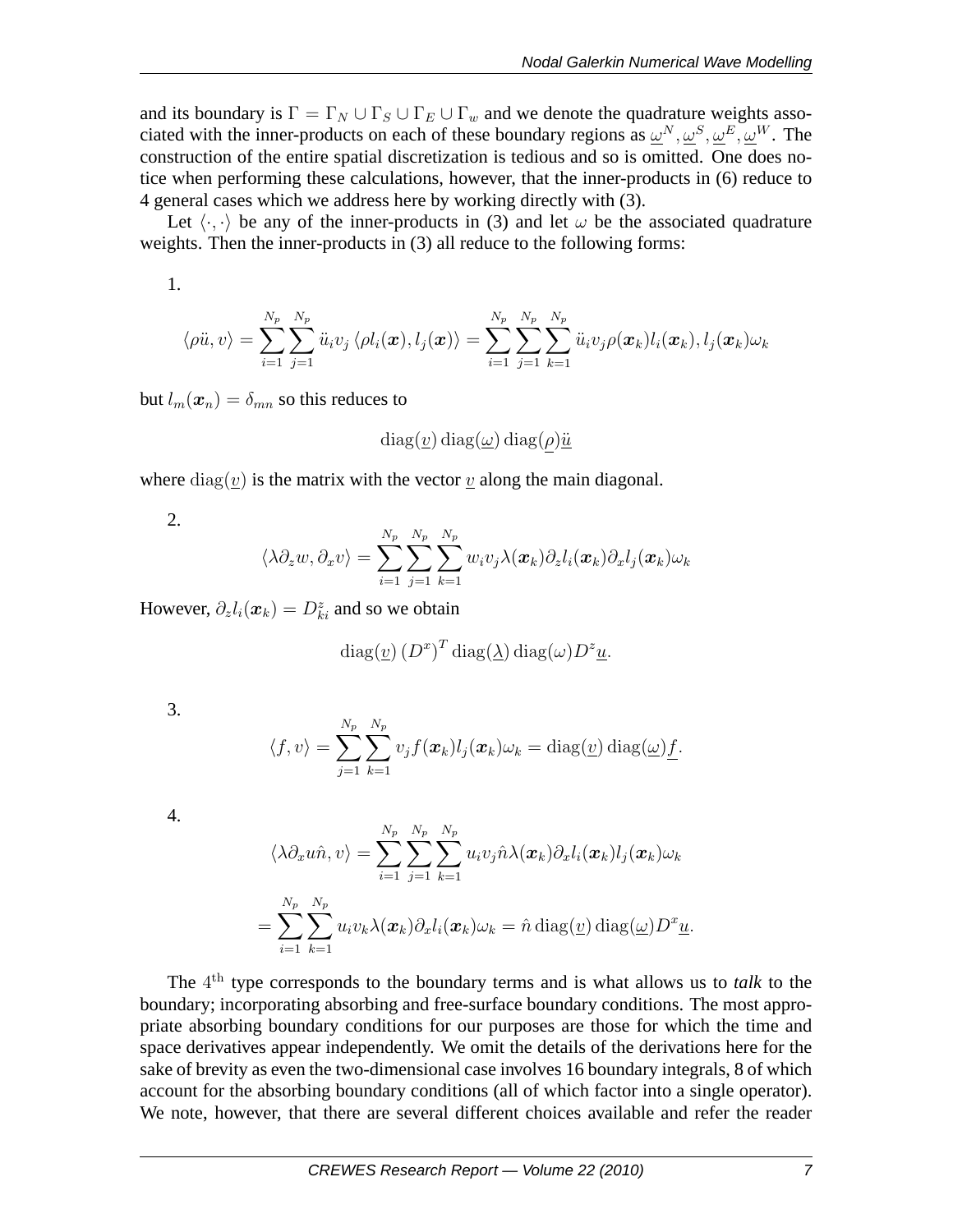to (Stacey, 1988), (Sochacki, 1988) and (Quarteroni et al., 1998) for the construction and implementation of several higher-order methods that fit naturally into variational schemes.

Regardless of our treatment of boundary conditions we obtain, for the nodal values of the displacements in  $\Omega$  at time  $t > 0$ , a second order system of ordinary differential equations

$$
\begin{cases}\nM\ddot{\mathbf{U}}(t) + A\dot{\mathbf{U}}(t) + K\mathbf{U}(t) = \mathbf{F}(t) \\
\mathbf{U}(0) = \mathbf{U}_0 \\
\dot{\mathbf{U}}(0) = \mathbf{U}_1\n\end{cases}
$$
\n(7)

where U is a large vector of the nodal values of  $u(x, t)$  and  $w(x, t)$  and the matrices M, *A*, and *K* are all large, extremely sparse matrices. We may deal with this directly by using second-order-in-time centered-finite-differences for both the first and second derivatives. Replacing

$$
\ddot{\boldsymbol{U}}(t_j) = \frac{\boldsymbol{U}(t_{j+1}) - 2\boldsymbol{U}(t_j) + \boldsymbol{U}(t_{j-1})}{dt^2} + O(t^2), \ \dot{\boldsymbol{U}}(t_j) = \frac{\boldsymbol{U}(t_{j+1}) - \boldsymbol{U}(t_{j-1})}{2dt} + O(t^2)
$$

and dropping the error term, we obtain, for evolution in time

$$
\[M + \frac{dt}{2}A\] \mathbf{U}(t_{j+1}) + \left[dt^2 K - 2M\right] \mathbf{U}(t_j) + \left[M - \frac{dt}{2}A\right] \mathbf{U}(t_{j-1}) = dt^2 \mathbf{F}(t_j).
$$

For higher-order in time we can reduce (7) to a first order problem by making the substitution  $V(t) = U(t)$ . This results in the problem

$$
\begin{cases}\n\begin{pmatrix}\nI & 0 \\
0 & M\n\end{pmatrix}\n\begin{pmatrix}\n\dot{\mathbf{U}} \\
\dot{\mathbf{V}}\n\end{pmatrix}(t) =\n\begin{pmatrix}\n0 & I \\
K & A\n\end{pmatrix}\n\begin{pmatrix}\n\mathbf{U} \\
\mathbf{V}\n\end{pmatrix}(t) +\n\begin{pmatrix}\n0 \\
\mathbf{F}\n\end{pmatrix}(t) \\
\begin{pmatrix}\n\mathbf{U} \\
\mathbf{V}\n\end{pmatrix}(0) =\n\begin{pmatrix}\n\mathbf{U}_0 \\
\mathbf{V}_0\n\end{pmatrix}\n\end{cases}
$$
\n(8)

This can be time-stepped by explicit higher-order, more computationally expensive, methods that have less prohibitive step-size requirements than explicit finite differences. Another possibility is to use the matrix exponential to compute the exact-in-time solution to (8), or to construct a fully-explicit time-stepping method with no step-size stability requirements. In general the matrices involved are huge and, for a large number of nodes, is not feasible computationally. However, if it were possible to construct such a matrix that was diagonalizable the computational cost would be reduced substantially. For a fixed problem, such a matrix could be stored to further reduce the computational cost.

### **NUMERICAL RESULTS**

To test this we consider a forcing term with Ricker wavelet time-component

$$
f(t) = \frac{2}{\sqrt{3\sigma}\pi^{\frac{1}{4}}} \left( 1 - \frac{t^2}{\sigma^2} \right) e^{\frac{-t^2}{2\sigma^2}}
$$

and conservative spatial component

$$
(u_1(\mathbf{x}), w_1(\mathbf{x})) = -\nabla e^{-r||\mathbf{x} - \mathbf{x_0}||^2}
$$

and propagate a 15 Hz wavelet in a 4500m square bipartite medium with properties listed in the following table.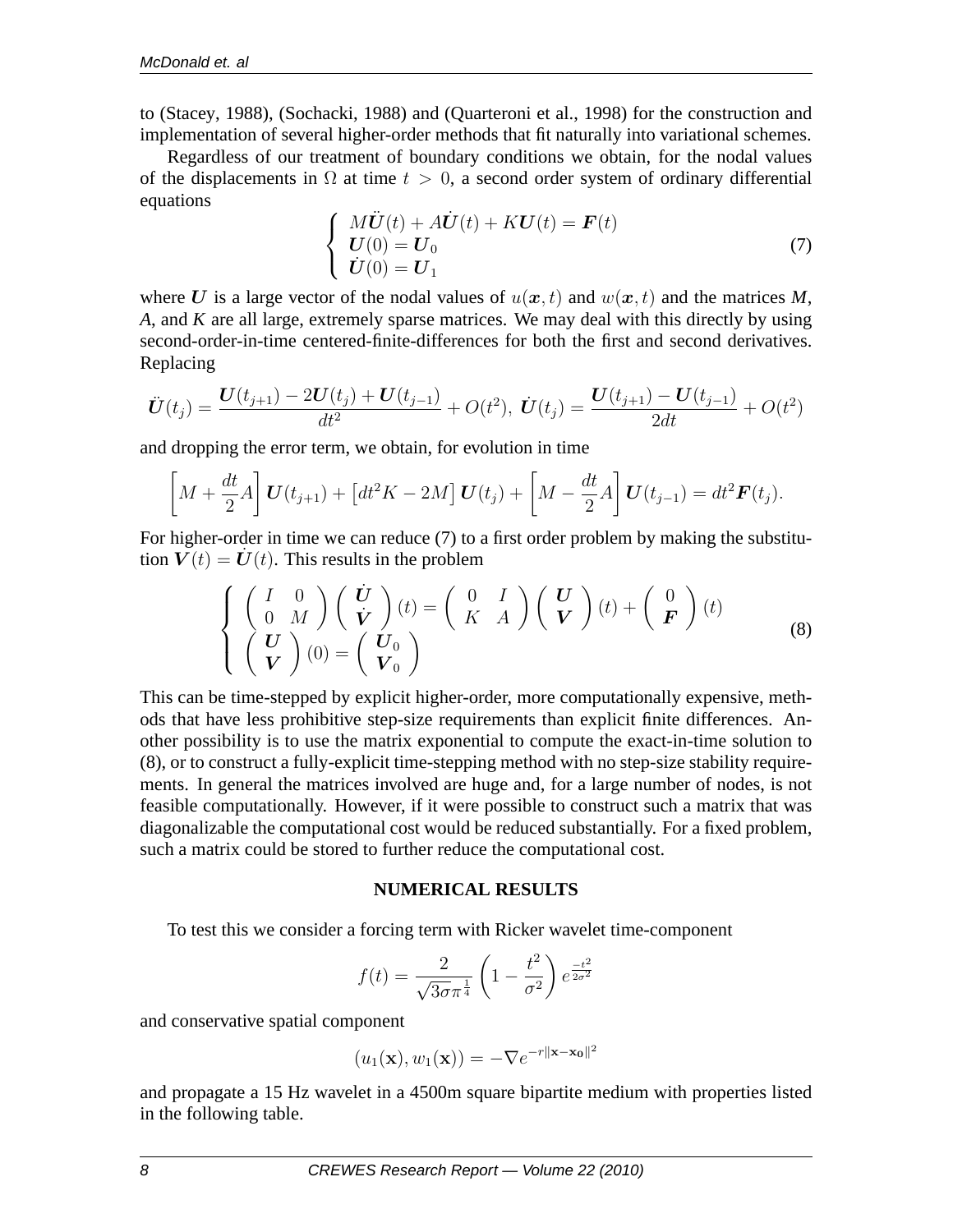

FIG. 3. Nodal Galerkin. Comp time = 206 s.

| Region |       |      |      |
|--------|-------|------|------|
|        | 2.064 | 2305 | 99   |
|        | 214   |      | 2600 |

A nodal Galerkin method is compared to fourth and second order finite difference methods on a 501 by 501 node grid. Figures 3, 4 and 5 show the norm of the displacement for the three models propagated to 1 second and then normalized and clipped to exaggerate the dispersion effects. The extended arcs in the fourth-order model result from the wider stencil moving over the large step in the velocity model and then being propagated. Again, this is exaggerated here and is mainly due to the relatively small number of grid points we are using, but the effect is apparent.

The computation times are listed with the figures but are not very indicative of the associated computation costs of the three methods. The implementation of the three methods are nearly identical, with the only difference being the application of the derivative approximations. For the finite-difference methods the cost of this is  $k * N^2$  where k is the width of the finite-difference stencil (3 for second order, 5 for fourth order). The differentiation matrices for the nodal Galerkin methods can be considered finite-difference matrices with stencils of width N and so the cost of applying these methods is  $N^3$ . We take  $dt = .0008$ and so take 1179 steps to reach one second. We could take a smaller time step, but the one chosen assures us that the wavelet in time is well-represented and that the error associated with time stepping will not taint our results as we are more interested in spatial accuracy.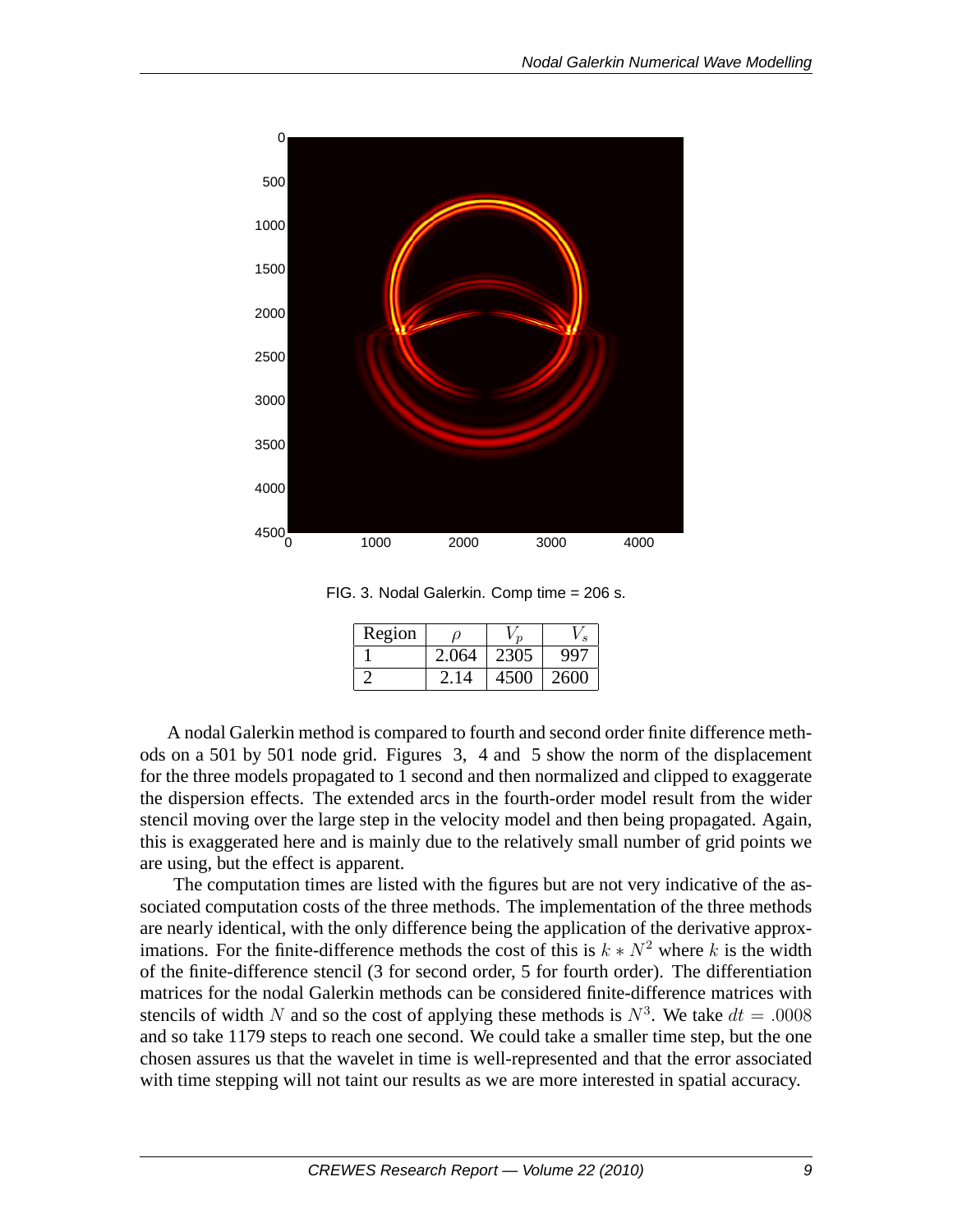

FIG. 4. Second-Order Finite Difference. Comp time = 64 s.



FIG. 5. Fourth-Order Finite Difference. Comp time = 75 s.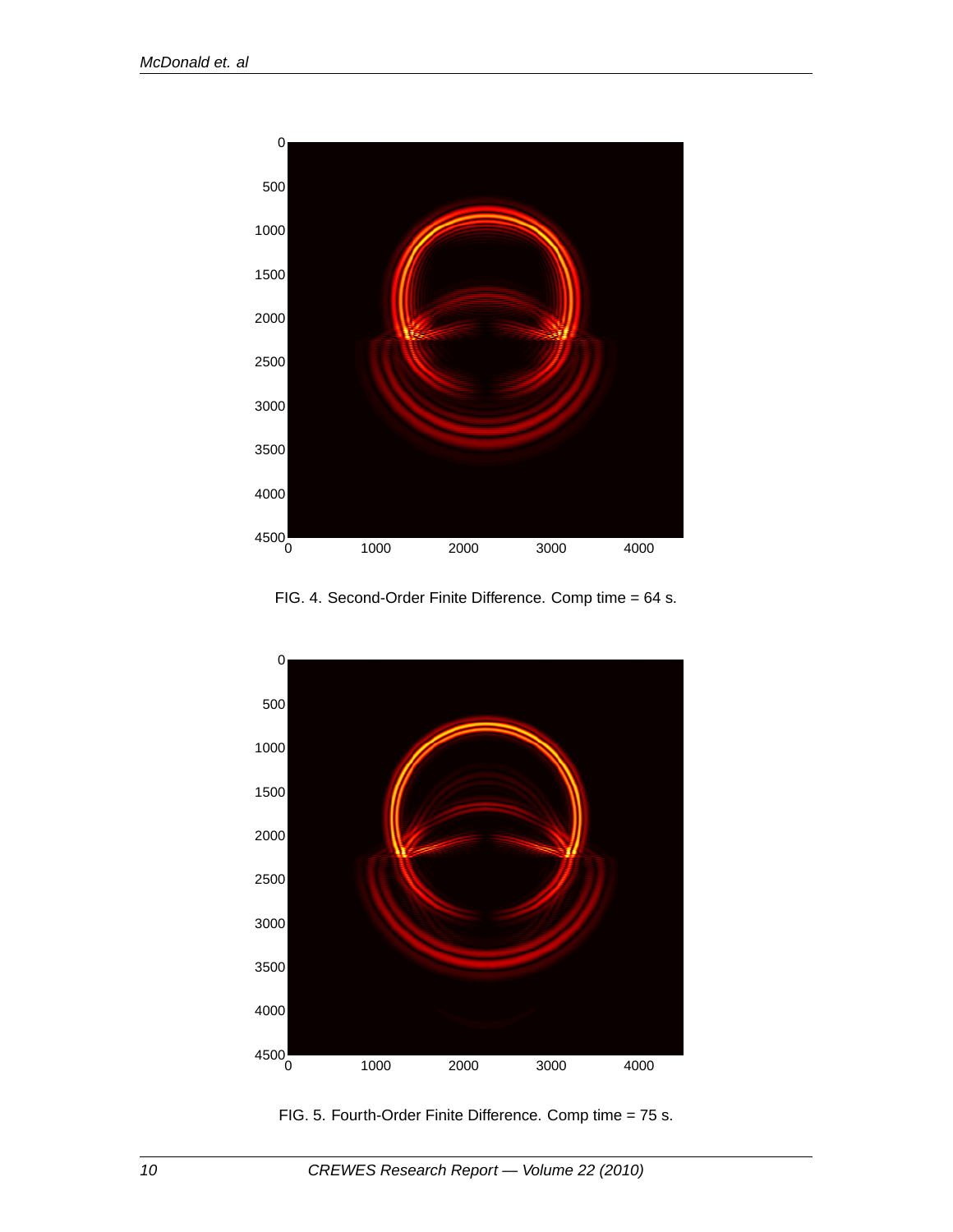Locally the fourth order model approximates the wavefronts better than the secondorder model (as is expected), but the size of the stencil means that we must alter it somehow at the boundaries, this is not the case with the differentiation matrices that appear in the nodal Galerkin methods as they are global and so for the approximation of the derivative at one node they take information from all other nodes in the model. In order to enforce different types of boundary conditions (such as clamped, Neumann, Dirichlet, periodic, etc...) the first and last rows and columns of the differentiation matrix must be altered.

Figures 6 and 7 show comparisons of the centerline of the model ( $x = 2250$ , for all z) at time corresponding wavefront in various regions of the velocity model. The amplitude error associated with the second-order stencil is apparent as is the dispersion of all three methods near a jump. Figure 8 shows a close-up of the region of the model at the jump



FIG. 6. Close-up of the centerline of the horizontal component of a 2D elastic wave propagated to  $t = .4150$  sec. The region plotted shows the disagreement of the three methods in a smooth region of the velocity model.

at  $t = 1$  second where the incident P-wave is being trasmitted and reflected. The RGB colour channels in the image correspond to the directions of the displacement as listed in the following table.cement as listed in the following table.

| Displacement   Positive   Negative |   |         |
|------------------------------------|---|---------|
| Horizontal                         |   | $R + G$ |
| Vertical                           | В | $B + G$ |

Figures 9, 10 and 11 show the vector field of the same region at varying levels of zoom.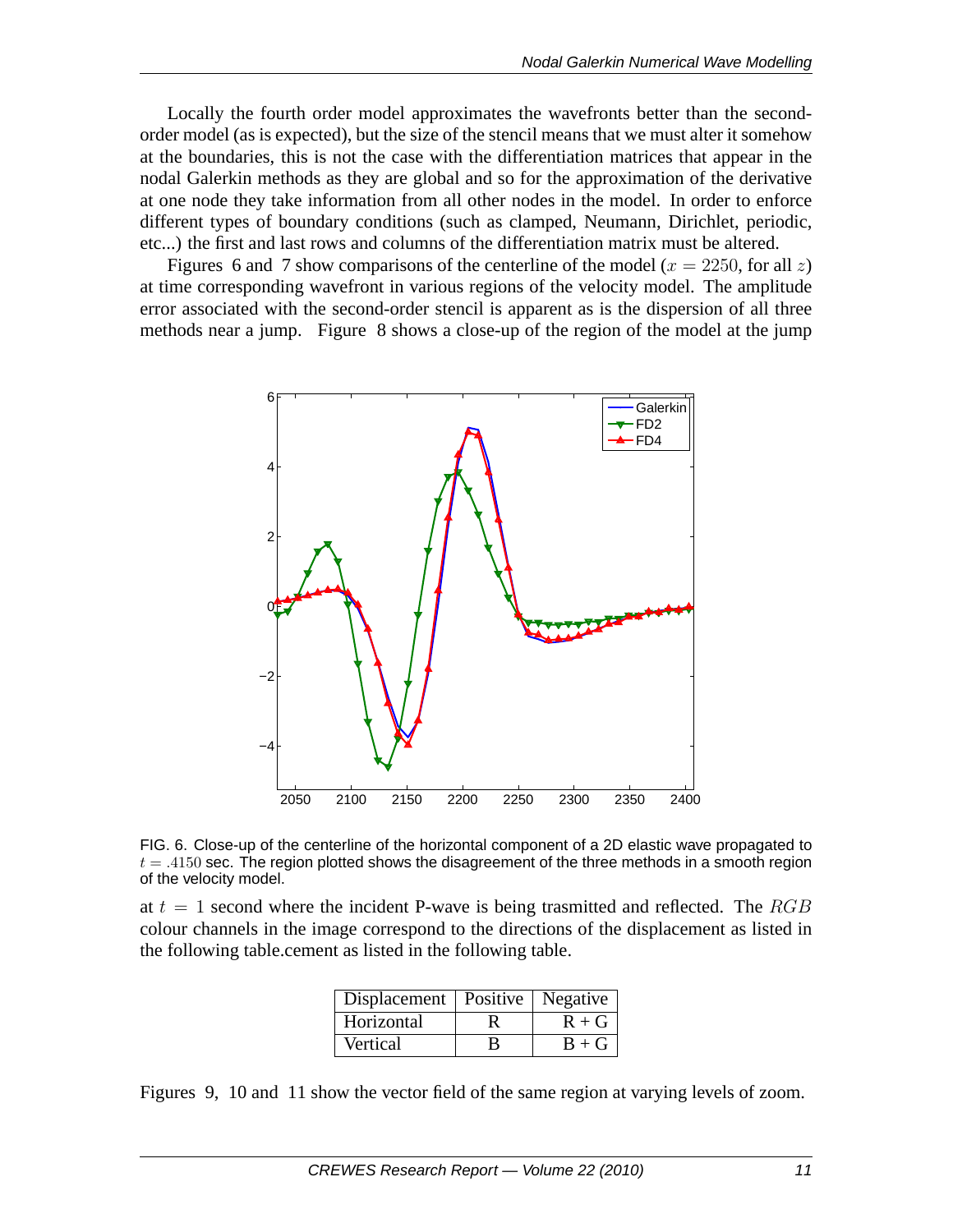

FIG. 7. Close-up of the centerline of the horizontal component of a 2D elastic wave propagated to  $t = .6$  sec. The region plotted shows the disagreement of the three methods in a the presence of a sharp jump in the velocity model.



FIG. 8. A P-wave being converted into reflected and transmitted P and S waves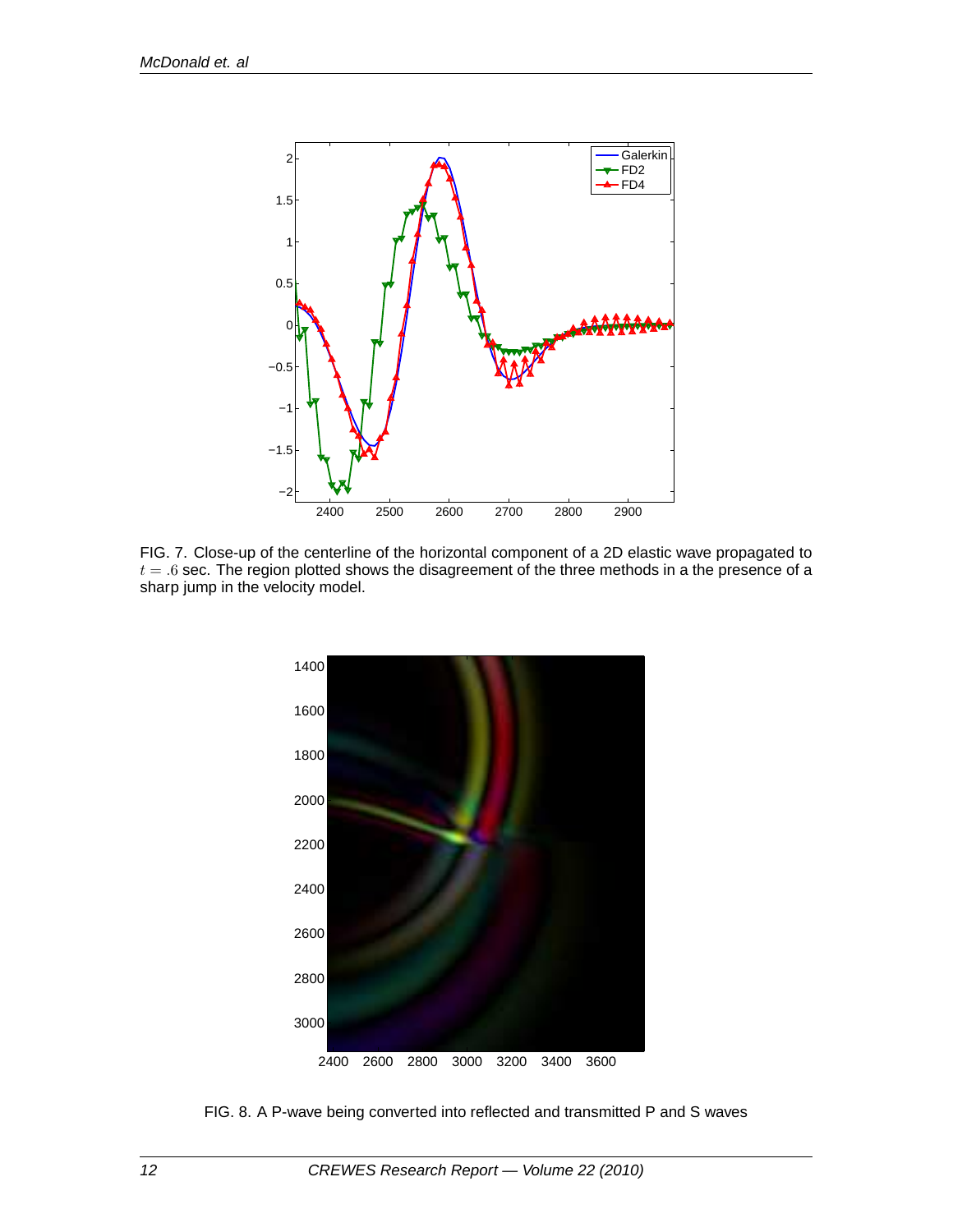

FIG. 9. Vector field of a P-wave being converted into reflected and transmitted P and S waves



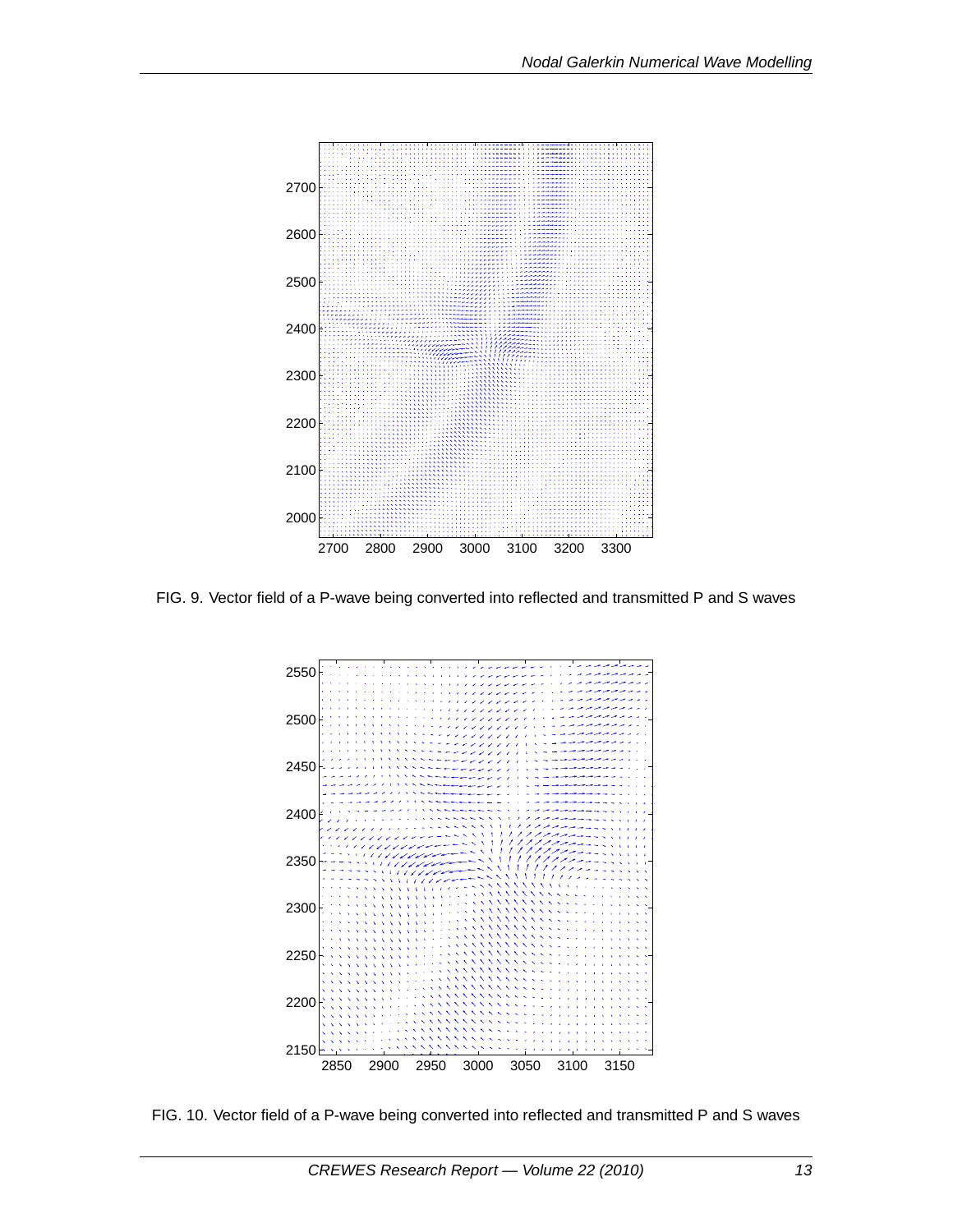

FIG. 11. Vector field of a P-wave being converted into reflected and transmitted P and S waves

To test the absorbing boundary conditions we initiate a P-wave in a homogeneous media with  $Vp = 4500$ ,  $Vs = 2600$  and  $\rho = 2.14$ . We then allow the wave to propagate to time  $t = 1$  and place absorbing boundaries on the horizontal edges. Figure 12 shows the reflection of the displacement. As is expected, the magnitude of the reflected wave is nearly zero as the p-wave hits the boundary head-on and increases as the angle of incidence reaches 90◦ .

### **APPENDIX**

In order to be as general as possible, assume a function  $f$  can be expanded in such a way that the series coefficients,  $a_n$ , are chosen so approximation interpolates f on a set of grid points  $\{\xi_i|i=1,\ldots,N_p\}$ . This is possible since it strictly yields a set of  $N_p$  equations for the  $N_p$  unknowns  $\{a_n\}_{n=1}^{N_p}$ . The points used may be arbitrary but are generally chosen to be a set of Gauss-Lobatto points whose quadrature weight-function  $w(x)$  is most suitable to the problem at hand. These are the zeros of the  $N_p^{\text{th}}$  order Jacobi polynomial, defined as the  $(\alpha, \beta)$ -family of solutions to the singular Sturm-Liouville eigenvalue problem

$$
\frac{d}{dx}(1-x^2)w(x)\frac{d}{dx}P_n^{(\alpha,\beta)}(x) + n(n+\alpha+\beta+1)w(x)P_n^{(\alpha,\beta)}(x) = 0, x \in [-1,1],
$$
  

$$
w(x) = (1-x)^{\alpha}(1+x)^{\beta}.
$$

For general purposes this is usually the Legendre-Gauss-Lobatto (LGL) points, chosen by  $\alpha = 0, \beta = 0$ , yielding the Legendre polynomials with weight function  $w(x) = 1$ . There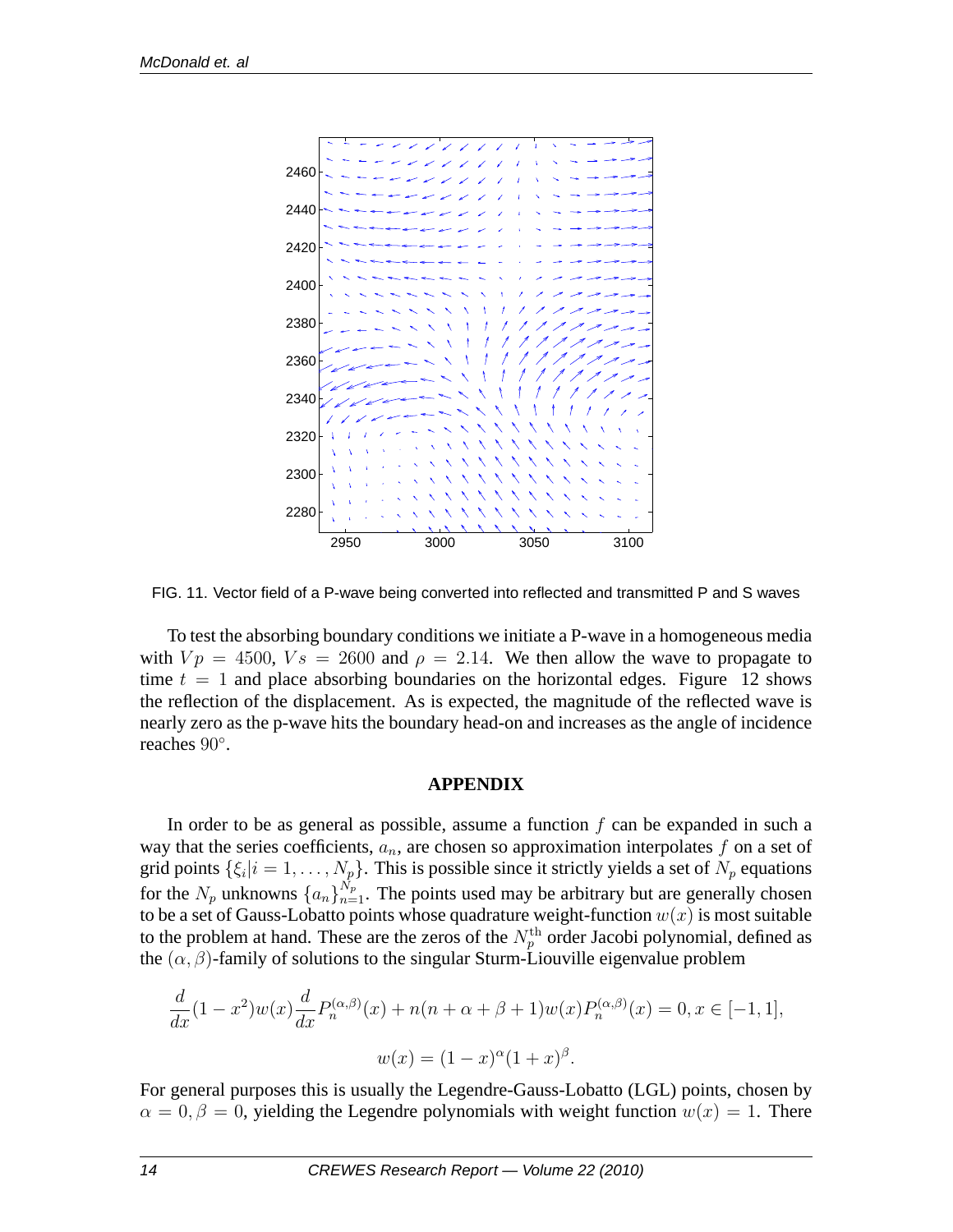

FIG. 12. Boundary reflections from incident P-wave

is no closed form expression for the LGL points, and so they are computed numerically by a suitable root-finding method. This can be done at the same time as one computes the Legendre polynomials using standard recursion methods.

Once a set of points is chosen we have two equal approximations

$$
f(x) \simeq \sum_{n=1}^{N_p} a_n \varphi_n(x) = \sum_{i=1}^{N_p} f(\xi_i) l_i(x)
$$
 (9)

where the  $l_i(x)$  are the Lagrange interpolating polynomials defined as

$$
l_i(x) = \prod_{j \neq i}^{N_p} \frac{x - \xi_j}{\xi_i - \xi_j}.
$$

We may then write

$$
\begin{pmatrix}\nf(\xi_1) \\
f(\xi_2) \\
\vdots \\
f(\xi_n)\n\end{pmatrix} = \begin{pmatrix}\n\varphi_1(\xi_1) \dots \varphi_n(\xi_1) \\
\varphi_1(\xi_2) \dots \varphi_n(\xi_2) \\
\vdots \\
\varphi_1(\xi_n) \dots \varphi_n(\xi_n)\n\end{pmatrix} \begin{pmatrix}\na_1 \\
a_2 \\
\vdots \\
a_n\n\end{pmatrix}
$$
\n(10)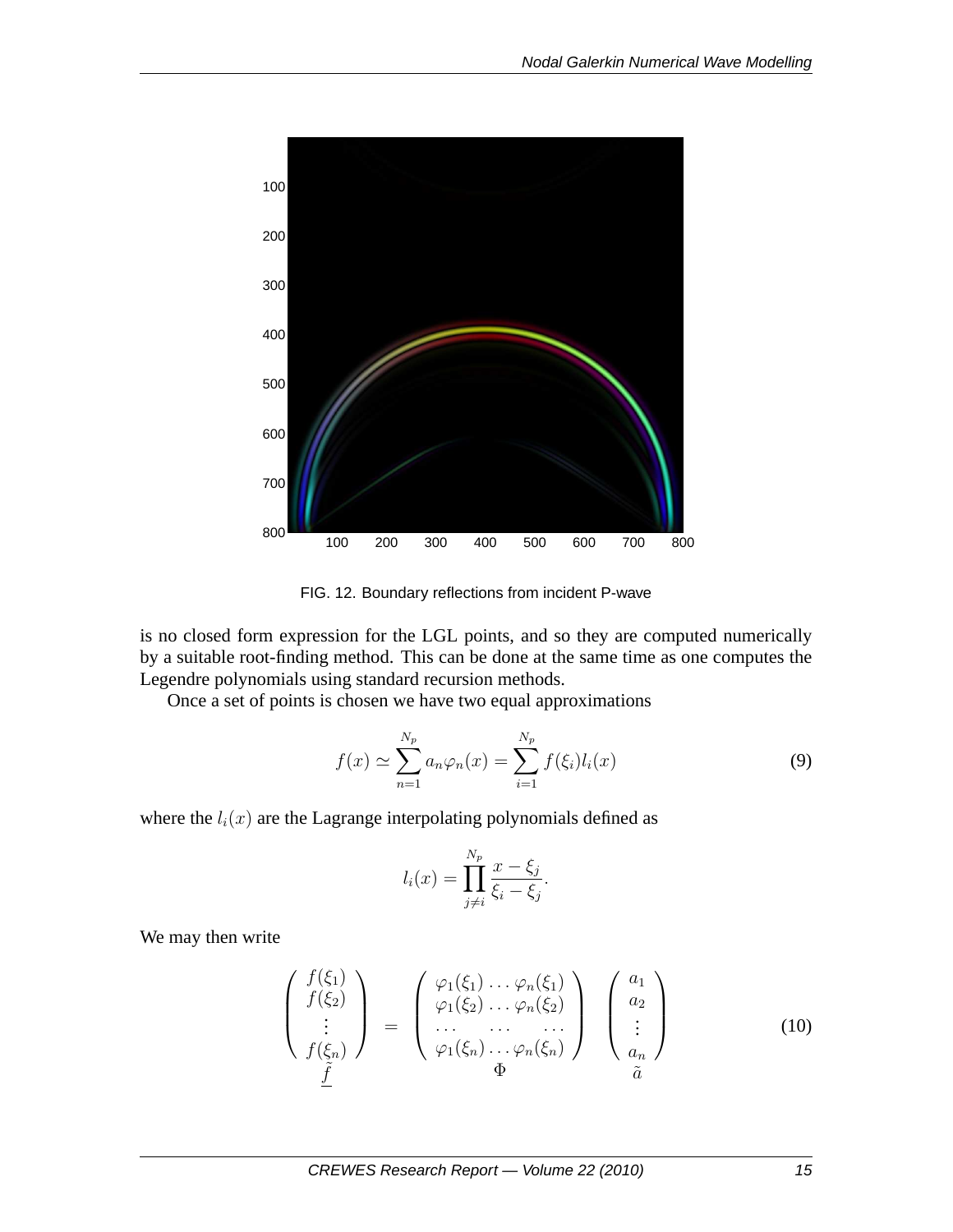and the interpolary approximation

$$
\begin{pmatrix}\n\varphi_1(x) \\
\varphi_2(x) \\
\vdots \\
\varphi_n(x)\n\end{pmatrix} = \begin{pmatrix}\n\varphi_1(\xi_1) \dots \varphi_1(\xi_n) \\
\varphi_2(\xi_1) \dots \varphi_2(\xi_n) \\
\vdots \\
\varphi_n(\xi_1) \dots \varphi_n(\xi_n)\n\end{pmatrix} \begin{pmatrix}\nl_1(x) \\
l_2(x) \\
\vdots \\
l_n(x)\n\end{pmatrix}
$$

.

Differentiating (7) yields

$$
f'(x) = \sum_{i=1}^{N_p} f(\xi_i) l'_i(x)
$$

or

$$
\begin{pmatrix}\nf'(\xi_1) \\
f'(\xi_2) \\
\vdots \\
f'(\xi_n)\n\end{pmatrix} = \begin{pmatrix}\nl'_1(\xi_1) \ldots l'_n(\xi_1) \\
l'_1(\xi_2) \ldots l'_n(\xi_2) \\
\ldots \ldots \ldots \\
l'_1(\xi_n) \ldots l'_n(\xi_n)\n\end{pmatrix} \begin{pmatrix}\nf(\xi_1) \\
f(\xi_2) \\
\vdots \\
f(\xi_n)\n\end{pmatrix}.
$$

and using (8) we have the relationship

$$
\begin{pmatrix}\n\varphi_1'(\xi_1) \dots \varphi_1'(\xi_n) \\
\varphi_2'(\xi_1) \dots \varphi_2'(\xi_n) \\
\vdots \\
\varphi_n'(\xi_1) \dots \varphi_n'(\xi_n)\n\end{pmatrix} = \begin{pmatrix}\n\varphi_1(\xi_1) \dots \varphi_1(\xi_n) \\
\varphi_2(\xi_1) \dots \varphi_2(\xi_n) \\
\vdots \\
\varphi_n(\xi_1) \dots \varphi_n(\xi_n)\n\end{pmatrix} \begin{pmatrix}\nl_1'(\xi_1) \dots l_1'(\xi_n) \\
l_2'(\xi_1) \dots l_2'(\xi_n) \\
\vdots \\
l_n'(\xi_1) \dots l_n'(\xi_n)\n\end{pmatrix}
$$

and so the matrix  $D$ , which maps a vector of function values to derivative values can be computed directly as  $D = \Phi_x \Phi^{-1}$  for any set of arbitrary points as long as one can invert the matrix  $\Phi$ . In practice this is not always possible. For example, when using the Legendre polynomials,  $\Phi$  is a Vandermonde matrix and is ill-conditioned at the set of equidistant points. Choosing the LGL points however, fixes this problem. An in-depth analysis of these problems is found in (Warburton, 2008).

In two-dimensions, a region  $\Omega$  is mapped onto the reference square  $[-1, 1]^2$ . As most models are defined on  $[0, x_{\text{max}}] \times [0, z_{\text{max}}]$  this is achieved by the affine mapping

$$
F: [0, x_{\text{max}}] \times [0, z_{\text{max}}] \to [-1, 1]^2 : (x, z) \mapsto \left(\frac{2x}{x_{\text{max}}} - 1, \frac{2z}{z_{\text{max}}} - 1\right)
$$

with inverse

$$
F^{-1}:[-1,1]^2\rightarrow [0,x_{\max}]\times [0,z_{\max}]: (\xi,\eta)\mapsto \left(x_{\max}\frac{\xi+1}{2},z_{\max}\frac{\eta+1}{2}\right)
$$

The Jacobian of the map is constant so its implementation is achieved by performing all calculations on  $[-1, 1]^2$  and multiplying the associated quadrature weights by the Jacobian of the mapping.